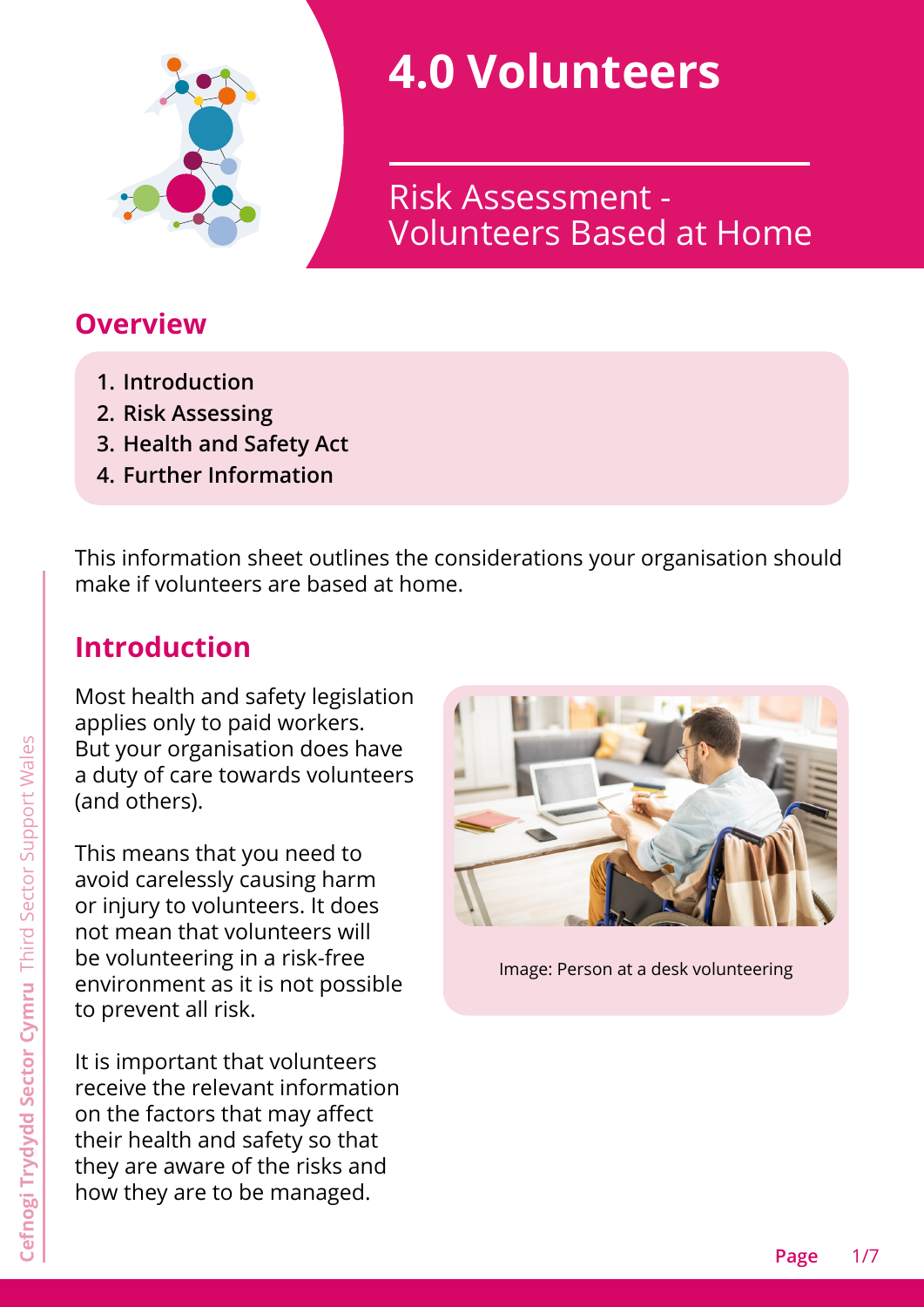# **Implications for Volunteers Who Volunteer Mainly From Their Own Home**

## **1. Check out Your Insurance Cover**

- •Does it include cover for volunteering from home?
- Are there any requirements or exclusions which you need to be aware of?

## <span id="page-1-0"></span>**2. Risk Assessing**

Consider the nature of the tasks to be undertaken by the volunteer at home e.g. making telephone calls, computer-based tasks, practical tasks and the risk factors or hazards that may arise from them.

Potential hazards could include for example, **stress** whilst providing support over the phone, which may be emotionally demanding, and the **use of display screens** and equipment required for the role.



#### **External Link**

An sample form for carrying out a risk assessment can be found here **[Sample Risk Assessment form](https://wcva.cymru/i-work-with-volunteers/)**

## **The Following Six Steps to Effective Risk Management:**

| <b>Step One</b><br>Identify the hazards<br>or risks that can arise<br>from each of the tasks<br>to be carried out. | <b>Step Two</b><br>Decide who might be<br>harmed and how.                 | <b>Step Three</b><br>Evaluate the risks and<br>decide one precautions<br>needed to mitigate<br>risk.             |
|--------------------------------------------------------------------------------------------------------------------|---------------------------------------------------------------------------|------------------------------------------------------------------------------------------------------------------|
| <b>Step Four</b><br>Record your significant<br>findings and put<br>measures in place.                              | <b>Step Five</b><br>Review your<br>assessment and<br>update if necessary. | <b>Step Six</b><br>Learn from incidents<br>that occur - this is a key<br>factor in effective risk<br>assessment. |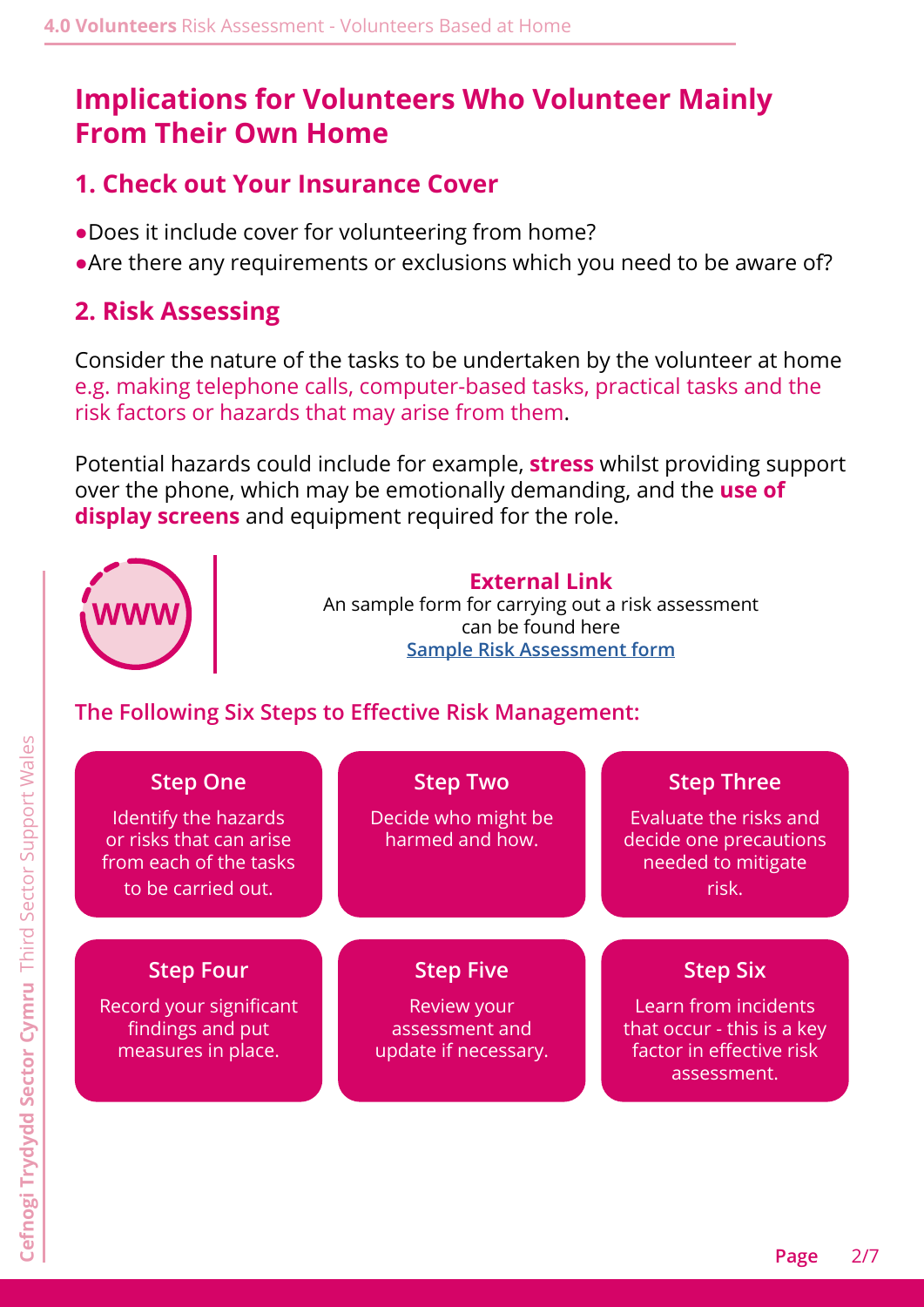When evaluating risk, it's important to determine how serious the risk of harm is and how likely it is to occur – this will influence your priorities and how feasible it is to manage the identified risk.

For example, if you have identified life-threatening risks, these need to be addressed, whatever the expense or inconvenience on your part, as a matter of priority over identified low level risks which are unlikely to occur. Keeping the situation under review is important to ensure effective risk management.



Some further areas of possible risk for you to consider are suggested in appendix one of information sheet: **4.8 Keeping Volunteers Safe**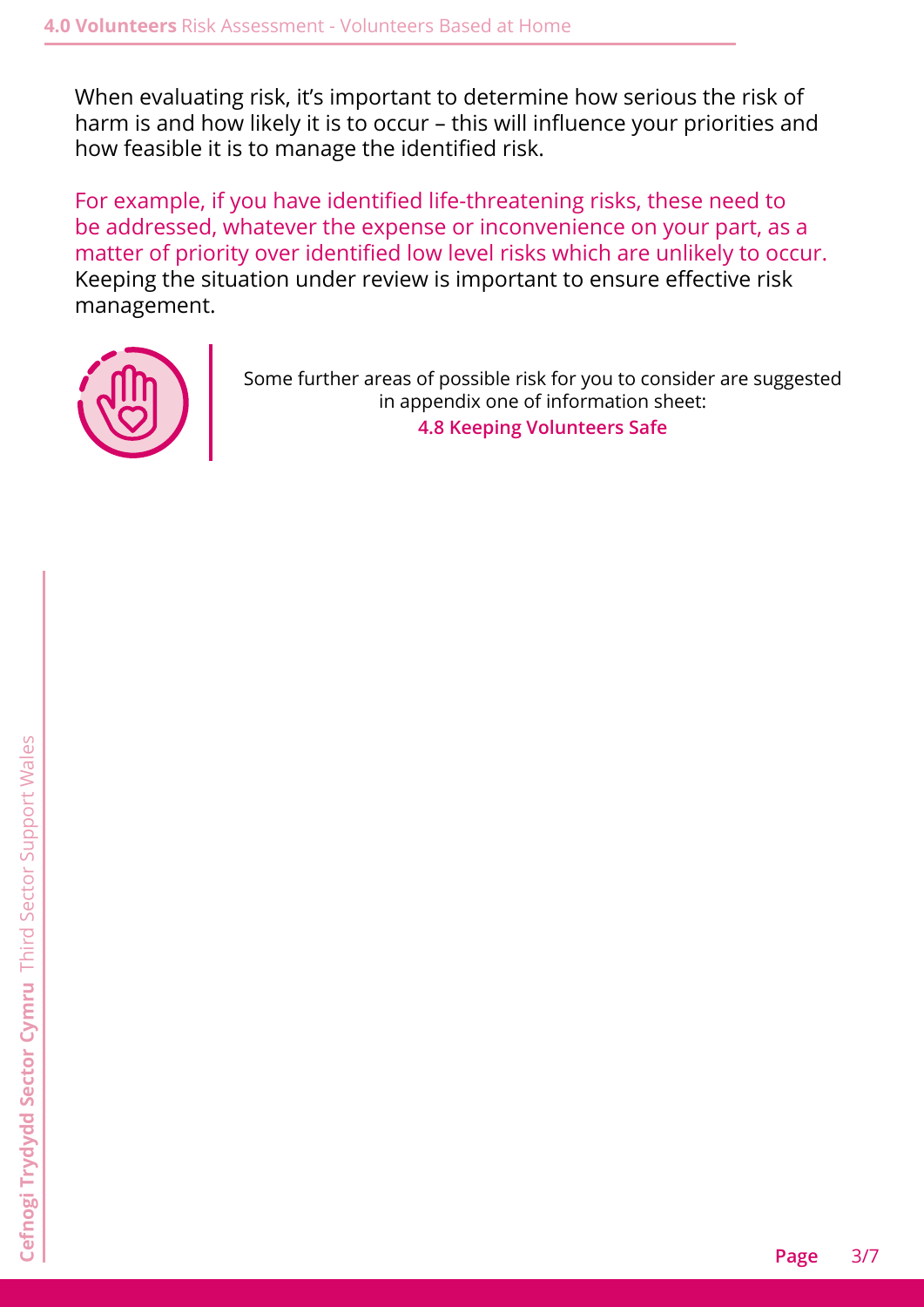## **3. Conducting Further Assessment**

One or more of the following approaches may be taken:

#### **Discussions With the Volunteer**

Having identified risks, it's important to share this information with the volunteer. Using a list of the main risks which are of concern to you, discuss with the volunteer to further assess risks, as appropriate, and how they are to be managed.

Some of the risks you may have identified can be controlled by induction training or through the provision of safety equipment, for example. The purpose of this discussion is to gather further relevant information about the environment in which the volunteer will be situated or the volunteer's specific knowledge or capabilities which could be factors in mitigating risk.

From your discussion, you should be able to better identify what actions need to be taken in order to reduce or manage risks. Make a note of actions taken.

## **Train Your Volunteer to Risk Assess**

Volunteers could be trained to carry out their own risk assessment, perhaps using a checklist which you have devised for their role.

It would be important that you see and discuss the completed assessment and ensure that appropriate actions are both noted and followed through.

## **Conduct Your Own Assessment in the Volunteer's Home**

There might be circumstances when this is appropriate – for example, to check whether equipment fits or is set up correctly. You may be visiting the volunteer in their home for other purposes and be able to observe for yourself, for example, the volunteering environment and equipment.

Again, it will be useful to prepare a checklist to record your findings and to note what action is taken.

Bear in mind that it could be regarded as an invasion of privacy to carry out a risk assessment within a volunteer's home without good reason. It could be discussed in the context of one to one review or supervision sessions with the volunteer.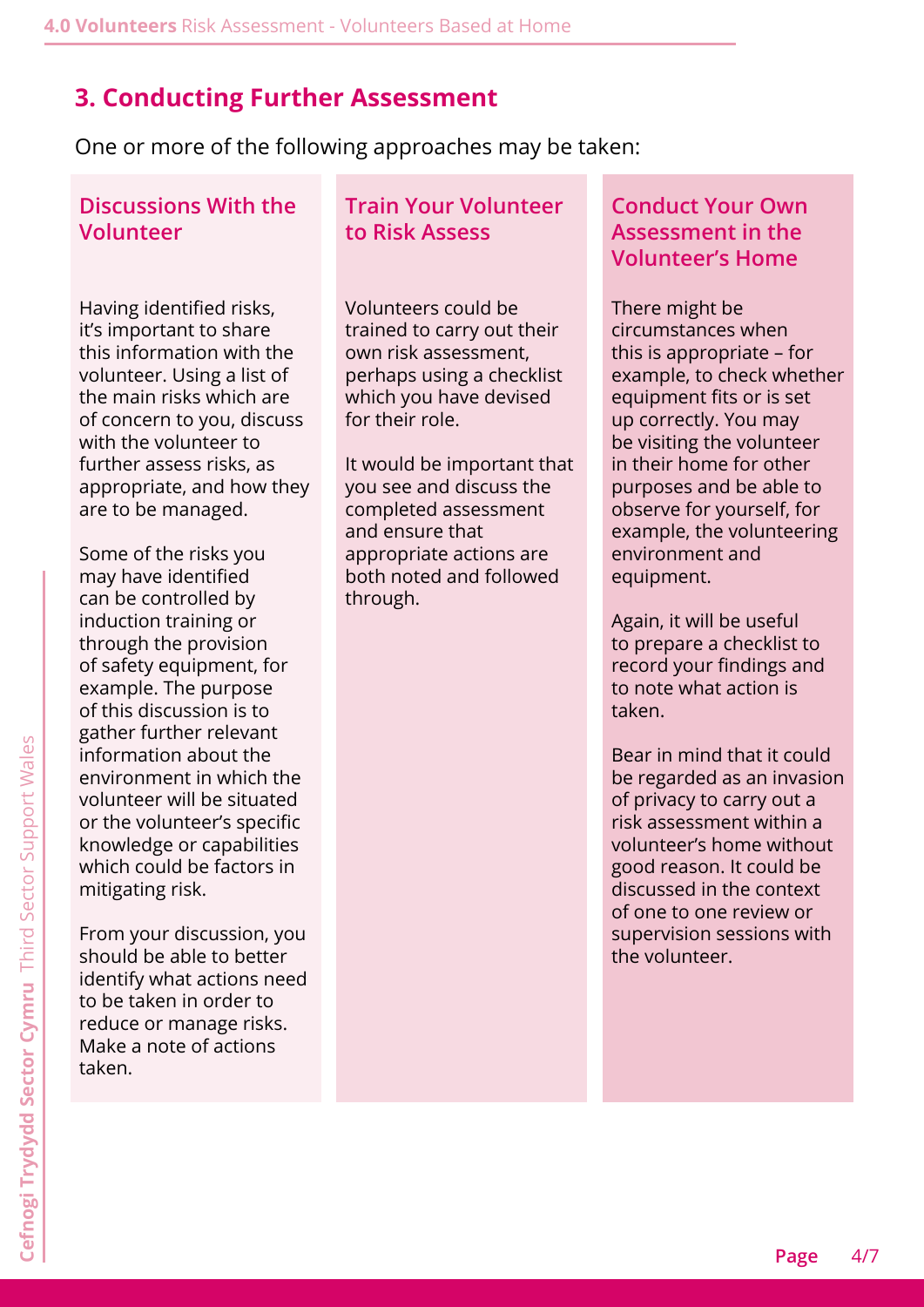## **4. Review and Update Your Risk Assessment Regularly**

The process should be a continuous one. What you learn through the experience of risk assessment should inform the content of your induction training/volunteer handbook and your description of volunteer roles. It should be a meaningful process that demonstrates your care for volunteers – not just a bureaucratic procedure that is designed to 'cover your organisation's back'.

# <span id="page-4-0"></span>**Health and Safety at Work Act 1974**

There are responsibilities laid upon the employer towards people who are not employees, who may be affected by the employer's activities - such as volunteers, and members of the public:

**' …to conduct his undertaking in such a way as to ensure, so far as is reasonably practicable, that persons not in his employment who may be affected thereby are not thereby exposed to risks to their health and safety'**

**'…to give persons (not being his employees) who may be affected by the way in which he conducts his undertaking the prescribed information about such aspects of the way in which he conducts his undertaking as might affect their health or safety'**



#### **External Link**

You can read the Health and Safety at Work Act in full on the government legislation website **[Health and Safety at Work Act 1974](http://www.legislation.gov.uk/ukpga/1974/37/contents)**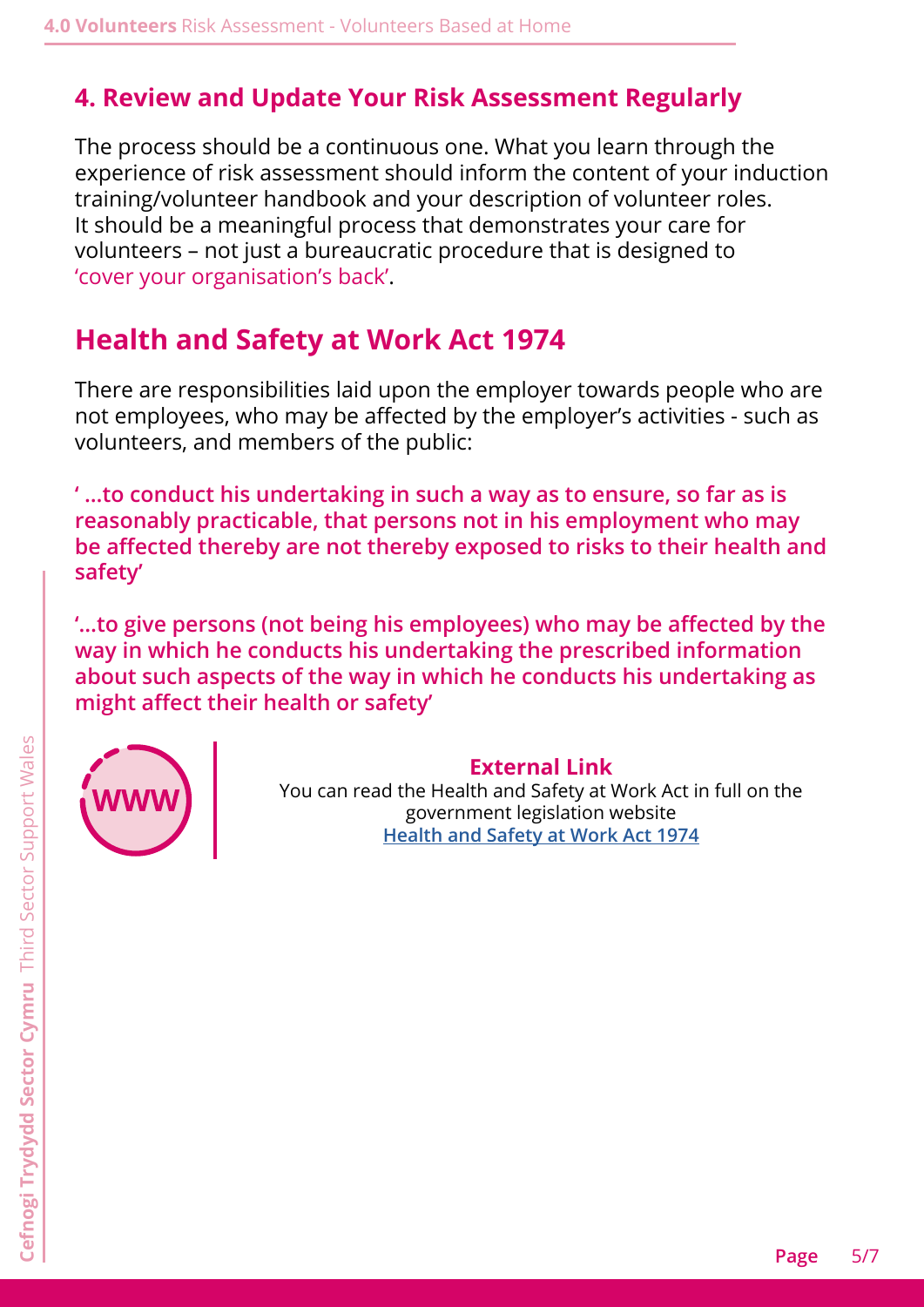# <span id="page-5-0"></span>**Further Information**

## **Health and Safety Executive Health and Safety Executive**

[www.hse.gov.uk](http://www.hse.gov.uk)

#### **Lone Volunteering Guidance Health and Safety Executive**

<https://www.hse.gov.uk/toolbox/workers/lone.htm>

**Guidance for Home Volunteering Health and Safety Executive** <https://www.hse.gov.uk/toolbox/workers/home.htm>

## **Display Screen Equipment (DSE) Checklist Health and Safety Executive**

<https://www.hse.gov.uk/pubns/ck1.htm>

#### **Investing in Volunteers - Standard Investing in Volunteers** <https://iiv.investinginvolunteers.org.uk/download-the-standard>

## **Additional Information Sheets Third Sector Support Wales**

4.8 Keeping Volunteers Safe